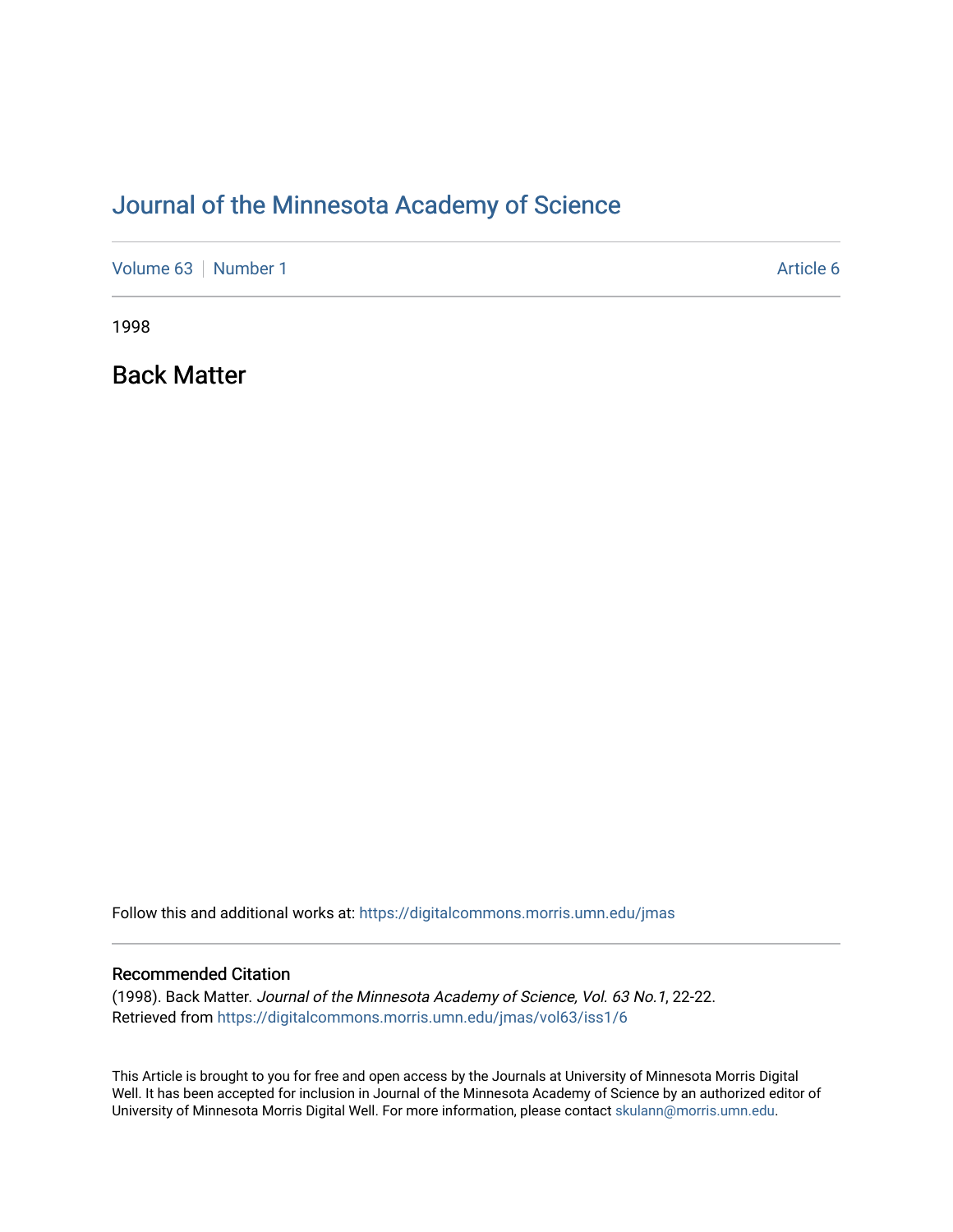# **MEMBERSHIP APPLICATION**

| Name                    |             |          |  | T tie: | Ms. | Mrs. | M. | Dr. |
|-------------------------|-------------|----------|--|--------|-----|------|----|-----|
| Employer or Institution |             |          |  |        |     |      |    |     |
| Street Address          |             |          |  |        |     |      |    |     |
| City                    | State       | Zip Code |  |        |     |      |    |     |
| Work Phone              | Home prione |          |  |        |     |      |    |     |
| E-Mail Address<br>----  | $\sim$      |          |  |        |     |      |    |     |

#### **Check Appropriate Box**

- [.] \$500 Corporate Membership
- Li \$360 Life Membership
- □ \$100 Institutional Membership
- $\Box$  \$100 Patron of the Academy
- \$60 Professional Sustaining  $\Box$
- \$45 Family Membership  $\Box$
- \$30 Professional  $\Box$
- \$20 College Student (with Journal) 针目
- \$10 College Student (without Journal)  $\Box$

#### Please indicate your interest in serving on one of the following committees:

- Development Committee
- 11 Journal
- □ Membership Committee
- $\neg$  Newsletter
- 11 Nominating Committee
- $\Box$  PR Committee
- □ Strategic Planning Committee

#### Judging

- □ Minnesota Academy of Science Junior Science and Humanities Symposium, Oct. 5, 1998 at Macalester College
- □ Minnesota Academy of Science State Fair, April 9-10, 1999 in Bloomington
- Winchell Undergraduate Research Competition, Macalester College, Arpil 24, 1999

#### **Check Section Choice Below**

- □ Agricultural Science / Soils
- $\Box$  Anthropology / Sociology
- [1] Astronomy / Planetary Science
- [1] Chemistry / Biochemistry
- □ Ecology / Natural Resources
- □ Economics / Political Science
- $\Box$  Engineering / Physics
- [1] Genetics and Cell Biology / Microbiology
- \$ Payment enclosed

Please make check payable to and mail to: The Minnesota Academy of Science

## □ Geology and Geophysics

- □ Mathematics and Computer Science
- □ Medical Sciences / Physiology
- $\Box$  Meteorology / Oceanography / Hydrology
- [1] Plant Biology
- [ ] Science Education
- $\Gamma$ . Psychology
- □ Science Education

Suite 410, 408 St. Peter St. St. Paul, MN 55102 (651) 227-6361

#### Please include the name of a colleague who might like to receive membership information about MAS.

| Name                       |                                                                    |                      | __ _ _ _ _      | $- \cdots$           |
|----------------------------|--------------------------------------------------------------------|----------------------|-----------------|----------------------|
| Street Address             | --------------------<br>The following components and components of |                      |                 |                      |
| ___________<br><b>City</b> | State                                                              | Zip Code<br>$\cdots$ | ------<br>Phone | $\cdots$<br>$\cdots$ |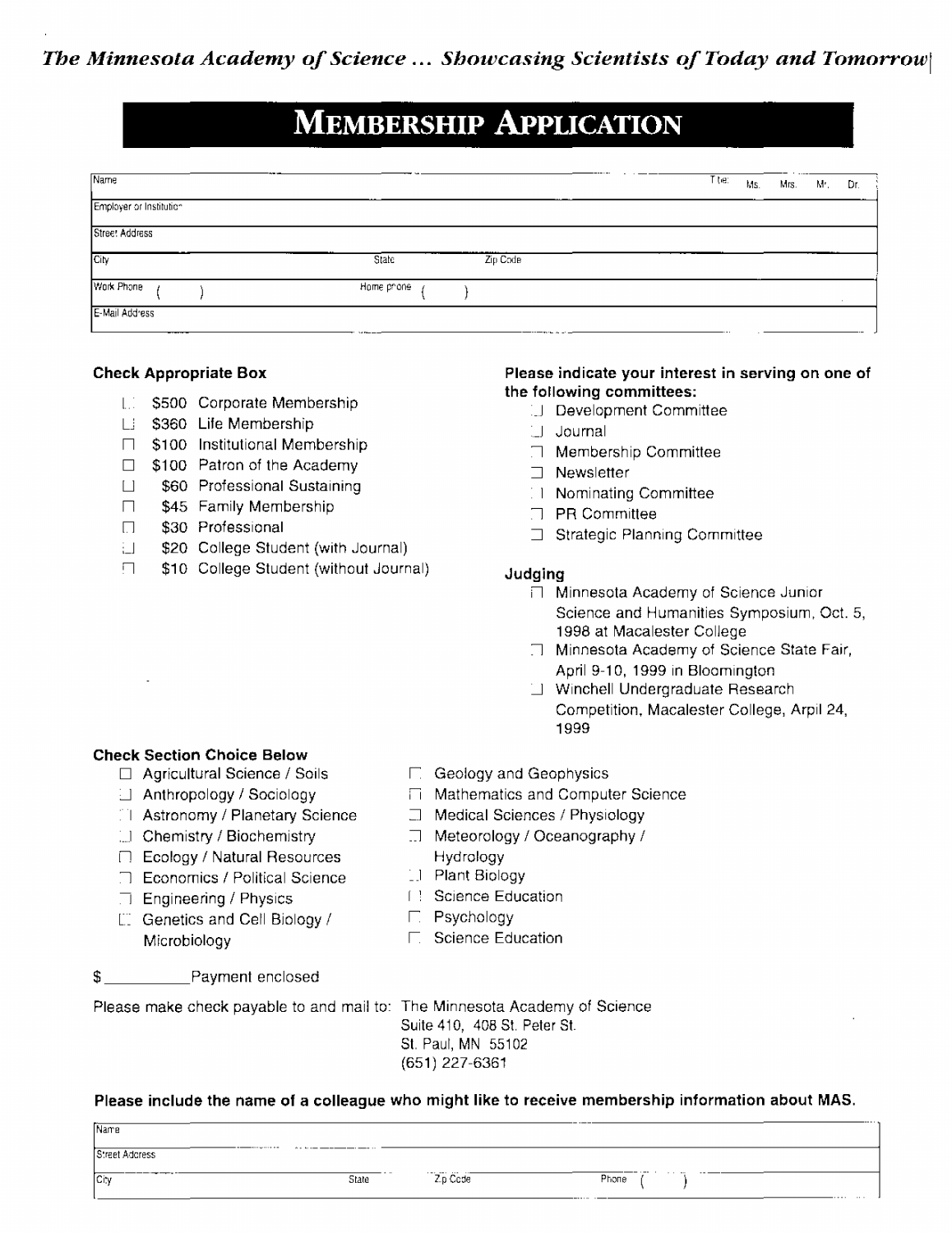# NOTICE TO CONTRIBUTORS OF ARTICLES

Persons submitting papers for publication in the Journal are asked to prepare material in accordance with style and format preferences of this publication. Although some of these requirements may differ from those of other publications, cooperation of authors is necessary to comply with the printing process.

### **Seeking Research News**

The Minnesota Academy of Science Journal is looking for short articles (one to three pages) on research news from scientists in academia, industry and government. By including news of what's going on in all of the sciences, we hope to provide a source of current information that is useful to a broad audience.

While the *Journal* will continue to solicit and publish papers describing research from Minnesota scientists, we are soliciting manuscripts that describe newsworthy items in your discipline. What's new in your field? How will advances in your scientific discipline affect the quality of life in Minnesota (or elsewhere)?

Send articles to: Alan Olness, Editor, Minnesota Academy of Science Journal, Suite 410, 408 St. Peter St., St. Paul, MN 55102.

## **Publication Policy**

Membership in the Minnesota Academy of Science is desirable but not necessary for publication. All papers that meet the editorial criteria of the Academy will be considered for publication. Papers should not have been published, submitted, or accepted for publication elsewhere.

#### **Submission Requirements**

Research articles, review articles, and essays will be considered for publication. An original and two complete copies of each manuscript, typed double-spaced on 8 1/2 by 11 inch paper, should be submitted, along with one set of original photographs or illustrations. Number pages consecutively, beginning with the title page. Review articles and essays may be divided into sections with appropriate headings and subheadings at the discretion of the author; an abstract and a reference section must be included. Research articles should he arranged as follows: (a) Title page with the title, authors' names and affiliations; (b) Abstract; (c) Introduction: (d) Materials and Methods; (e) Results; (D Discussion (may be included with the Results); (g) References; (h) Tables; (i) Figures: and (j) Legends for all figures. Simple chemical formulas or mathematical equations should be in a single horizontal line; submit more complicated formulas or structures in a form suitable for photographic reproduction.

Specific style requirements are as follows:

*Title.* Titles should be brief but informative and limited to about 100 characters.

*Authors.* Authors of research articles should include their full names and affiliations; persons submitting review articles or essays should include a brief, relevant biographical sketch. Submit the full name, address, and phone numher of the author to whom all correspondence is to be directed on a separate page.

*Running title.* A hrief running title of not more than 50 characters should be provided.

*Abstract.* An abstract of about 250 words which summarizes the major findings should be induded. Use of abbreviations is discouraged; if needed, they must be defined.

*Introduction.* The introduction should acquaint the reader with the problem or question addressed by the author's investigation.

*Materials and Methods.* Description of the experimental methods should be brief but adequate for repetition by qualified investigators. Procedures that have been published previously should not be described in detail but merely cited in appropriate references.

*Results*. This section should include a concise description of the data presented in the tables and figures. Excessive elaboration of data already given in tables and figures should be avoided. The results and discussion sections may be combined if the logical sequence of the material is improved.

*Discussion.* In this section, the data should be interpreted concisely without repeating material already presented in the results section. Speculation is permitted and encouraged.

*References.* References should be given as author, year. The format to be used for Journal references is as follows:

Baker, D. 1960. Temperature trends in Minnesota. Bull. Amer. Meteorological Soc. 41:1-18.

Croxton, F., and Crowden, D. 1946. Applied General Statistics. New York: Prentice Hall, Inc.

Upton, F.C. 1957. Physical carcinogenesis: radiation, history and sources. In. F.F. Becker (ed.), Cancer. 3:387-402. New York: Plenum Press.

Tables. Each table must have a descriptive title and an explanatory paragraph that permits the reader to understand experimental details without reference to the text. Each column must carry an appropriate heading and if numerical measurements are given, these units should be added to the column heading. Tables should be numbered with Arabic numerals and table footnotes should be indicated with superscript, lower-case letters.

*Figures.* Figures must be submitted in a condition adequate for direct reproduction in the Journal. Each figure should be accompanied by a legend, typed double-spaced on a separate sheet of paper, that briefly describes the data shown. Details in the text need not be repeated. All units, abbreviations, mathematical expressions, abscissas, ordinates, and symbols must be adequately identified.

## Page Charges

Research articles. **Members:** \$35 per page for first four pages; \$70 each additional page. **Non-members:** \$50 per page for first four pages; \$100 each additional page.

*Footnotes.* Footnotes cannot he used.